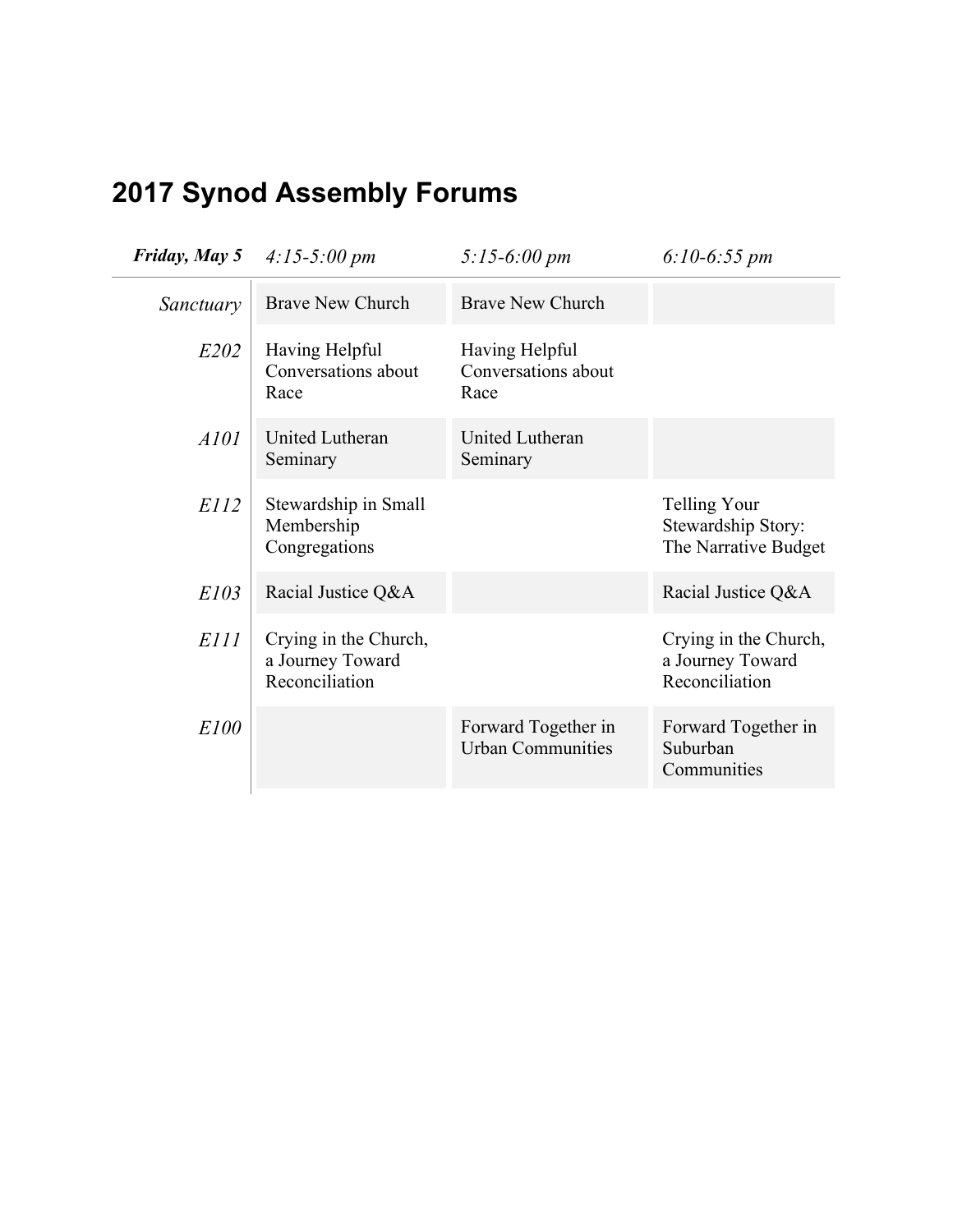## **2017 SYNOD ASSEMBLY FORUMS**

**SESSION 1 4:15 -- 5:00**

#### **SESSION 2 5:15 -- 6:00**

#### **SESSION 3 6: 10 -- 6:55**

#### **Having Helpful Conversations about Race Members of the Anti-Racism Team**

Talking about race is difficult, and, all too often, conversations about this unjust and painful division in our nation and our church leave participants feeling exposed and even shamed. The SEPA Anti-Racism Team has been studying ways of facilitating conversations that are more likely to lead to common understandings of our history and present reality and to generate a shared commitment to an equitable future. Learn more about what the team can offer congregations in doing this important work.

| <b>UPPER LEVEL</b> | <b>ROOM E202</b> | <b>SESSION 1&amp; 2</b> |
|--------------------|------------------|-------------------------|
|                    |                  |                         |

**Brave New Church**

#### **The Rev. Brad Burke, Assistant to the Bishop for Youth, Young Adult and Spiritual Formation**

Politics. Facebook. Millennials. The world is changing under our feet – but do our ministry models really engage the world we actually live in? More and more people aren't finding meaning in their local church. Too often, they aren't finding it at all. Why is it so hard to find purpose and connection in today's world? And why for so many is this meaning not found in church? Come learn about the changing landscape of ministry in today's world – and more importantly – what we in SEPA can do about it!

| <b>MAIN ASSEMBLY ROOM</b> | <b>FRONT CENTER</b> | <b>SESSION 1&amp;2</b> |
|---------------------------|---------------------|------------------------|
|                           |                     |                        |

#### **Stewardship in Small Membership Congregations The Rev. Tim Ness**

This workshop, based on a booklet by Clark Hargus is designed specifically for congregations with an average worship of under 100. It focuses on the strengths of small congregations by focusing on activities that are Biblebased, enjoyable, relational, practical and specific.

| <b>LOWER LEVEL</b> | <b>ROOM E112</b> | <b>SESSION</b> |
|--------------------|------------------|----------------|
|                    |                  |                |

#### **Telling Your Stewardship Story: The Narrative Budget The Rev. Karen Sease**

Your budget is a story of mission and ministry. This workshop will help you learn how to tell your story, move away from the typical numbers focused budget and motivate members to support the important work our congregations are doing.

**LOWER LEVEL ROOM E112 SESSION 3**

#### **United Lutheran Seminary: Challenges and Opportunities in Theological Education Rev. Trina Johnsten and Rev. J. Jayakiran Sebastian**

The forum will offer an opportunity for those attending the Synod to receive information regarding the process leading to the launch of the United Lutheran Seminary on July 1, 2017, and have interaction with the presenters regarding challenges and opportunities in theological education that this new venture engages with.

| <b>RIGHT REAR OF MAIN ASSEMBLY ROOM</b> | <b>ROOM A101</b> | <b>SESSION 1 &amp; 2</b> |
|-----------------------------------------|------------------|--------------------------|
|-----------------------------------------|------------------|--------------------------|